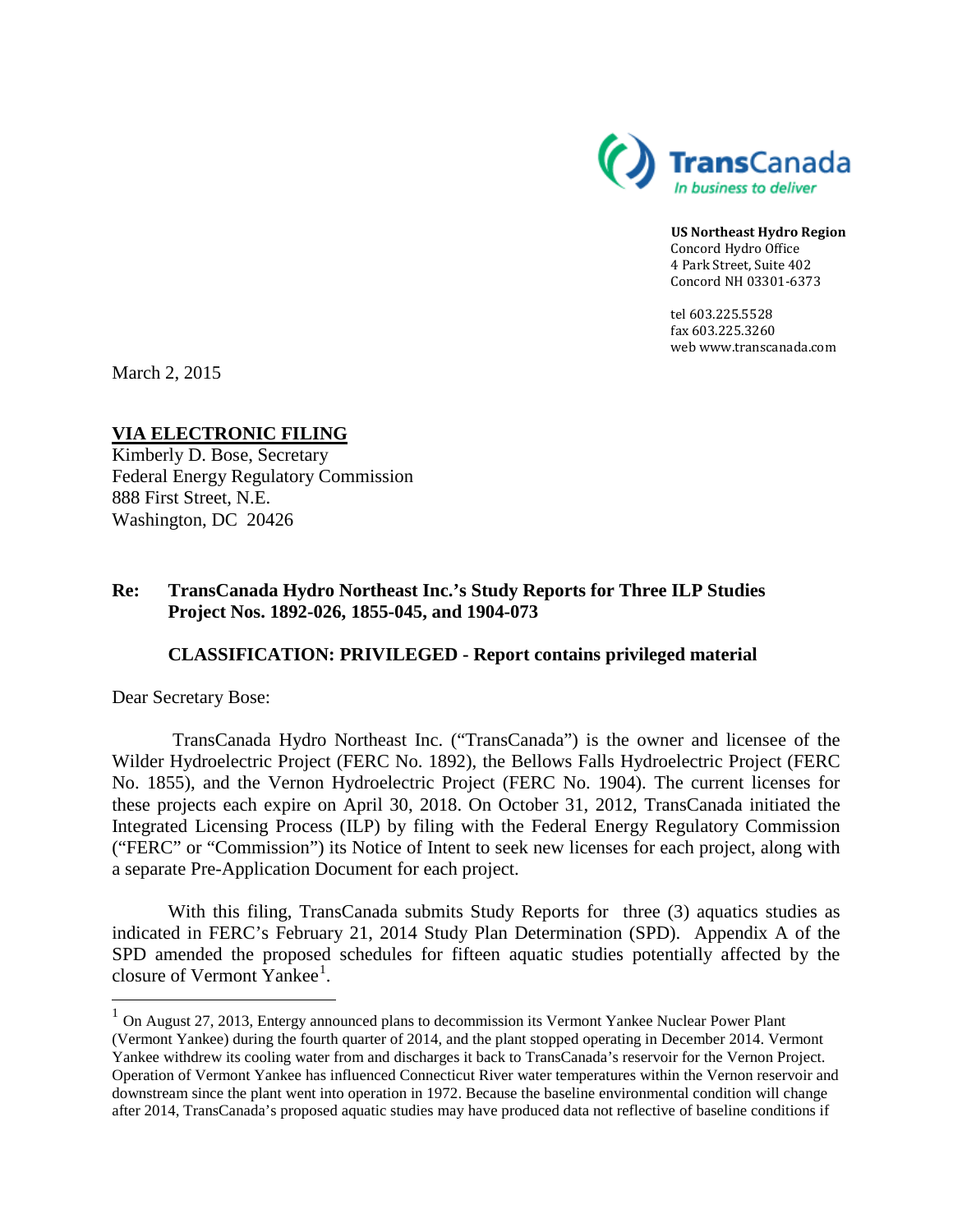Kimberly D. Bose, Secretary March 2, 2015 Page | 2

The SPD identified the following four studies for filing Final Study Reports by March 1, 2015. The status of each is indicated below.

**Study 7** - Aquatic Habitat Mapping Study conducted in 2013. Study 7 is complete at this time and was previously provided to stakeholders.

**Study 8** - Channel Morphology and Benthic Habitat Study conducted in 2014. Project effects evaluation pending. Riverbank Transect Study and Riverbank Erosion Study, (Studies 2 and 3 respectively) are ongoing at this time. Hydraulic Modeling and Operations modeling (Study 4 and 5 respectively) is in development. Project effect analysis requires application consideration of these four studies.

**Study 13** - Tributary and Backwater Fish Access and Habitats Study conducted in 2014. Study report will be filed by March 31, 2015, absent the project effects evaluation. Hydraulic Modeling and Operations modeling (Study 4 and 5 respectively) is in development and project effect analysis requires application of these tools.

**Study 24** - Dwarf Wedgemussel and Co-occurring Mussel Study, Phase 1 conducted in 2014, Phase 2 initiated in 2014. Phase 1 report filed with the Initial Study Report on September 15, 2014. Phase 2 Progress report provided herewith. Development of Habitat Suitability Curves (HSC) remains the subject of ongoing consultation with the aquatics working group. A consultation conference call is scheduled for March 5, 2015 and the outcome of this consultation will help to define the process for developing such. Project effects evaluation remains pending development of HSC and both Hydraulic and Operations models (Study 4 and 5 respectively).

This filing of study material provides an opportunity for stakeholders to review and comment in advance of the September 13, [2](#page-1-0)015 filing deadline<sup>2</sup> for TransCanada's Updated Study Report (USR). Final material, addressing any comments, will be re-submitted in the USR and available for review and comment under the provisions of the ILP.

 $\overline{a}$ they were conducted while Vermont Yankee was still operating. Because of this unusual circumstance FERC issued two study plan determinations, one on September 13, 2013, for non-aquatic studies not impacted by the closure of Vermont Yankee and a second on February 21, 2014, for aquatic studies.

<span id="page-1-0"></span><sup>&</sup>lt;sup>2</sup> The two-year anniversary of FERC's September 13, 2013 Study Plan Determination (§5.15(f)).